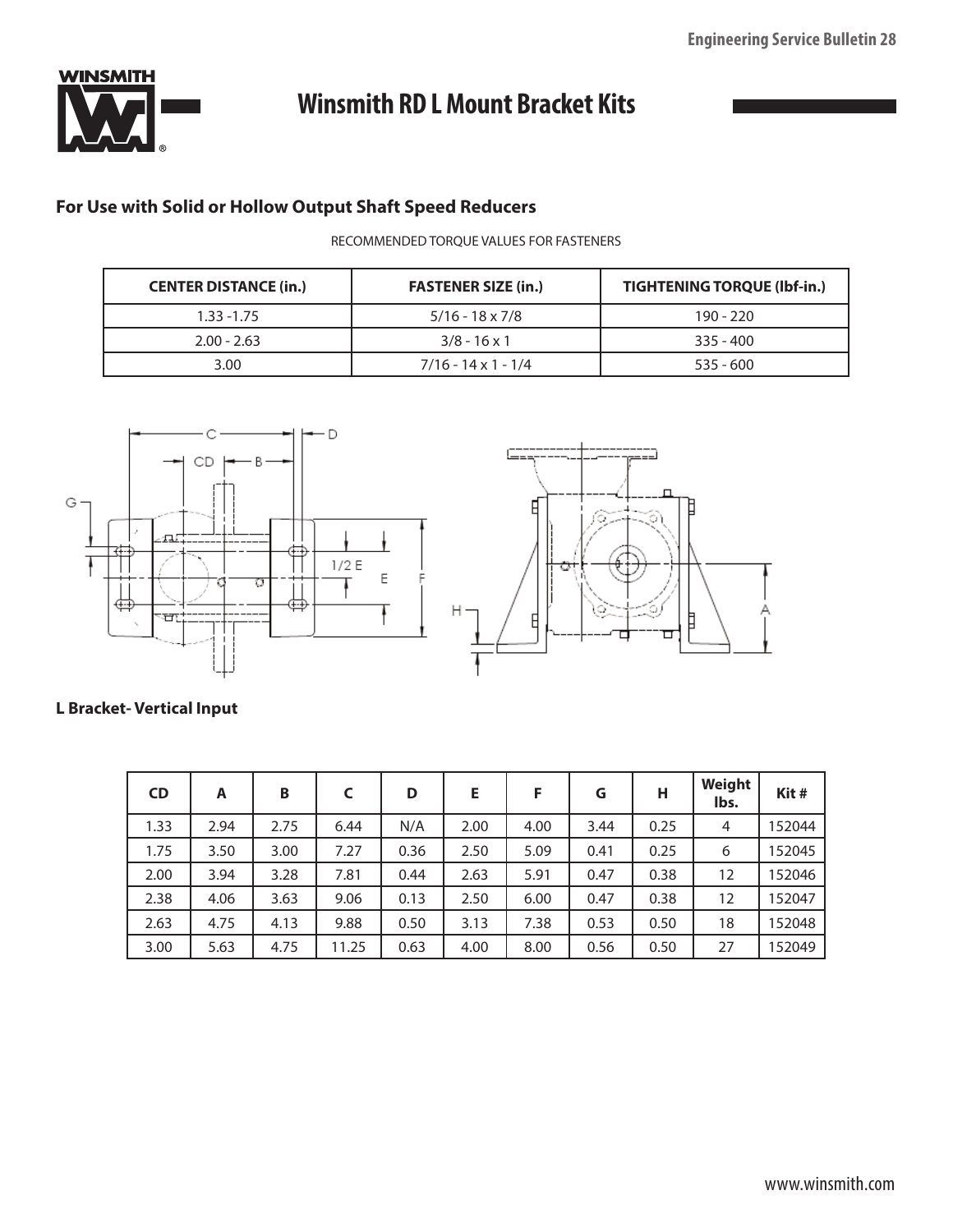

# ■ Winsmith RD L Mount Bracket Kits **■**



# **L Bracket- Horizontal Input**

| <b>CD</b> | A    | Α1   | B    | C     | D    | Е    | F    | G    | н    | Weight<br>lbs. | Kit#   |
|-----------|------|------|------|-------|------|------|------|------|------|----------------|--------|
| 1.33      | 2.31 | 3.56 | 2.75 | 6.44  | N/A  | 3.25 | 4.00 | .344 | 0.25 | $\overline{4}$ | 152044 |
| 1.75      | 3.00 | 4.38 | 2.88 | 7.02  | 0.36 | 4.19 | 5.09 | .406 | 0.25 | 6              | 152045 |
| 2.00      | 3.13 | 4.88 | 3.47 | 8.19  | 0.56 | 4.88 | 5.91 | .469 | 0.38 | 12             | 152046 |
| 2.38      | 3.38 | 5.25 | 3.50 | 8.81  | 0.13 | 4.88 | 6.00 | .469 | 0.38 | 12             | 152047 |
| 2.63      | 3.63 | 5.59 | 4.00 | 9.63  | 0.50 | 5.75 | 7.38 | .531 | 0.50 | 18             | 152048 |
| 3.00      | 3.94 | 5.88 | 4.38 | 10.50 | 0.63 | 6.00 | 8.00 | .563 | 0.50 | 27             | 152049 |